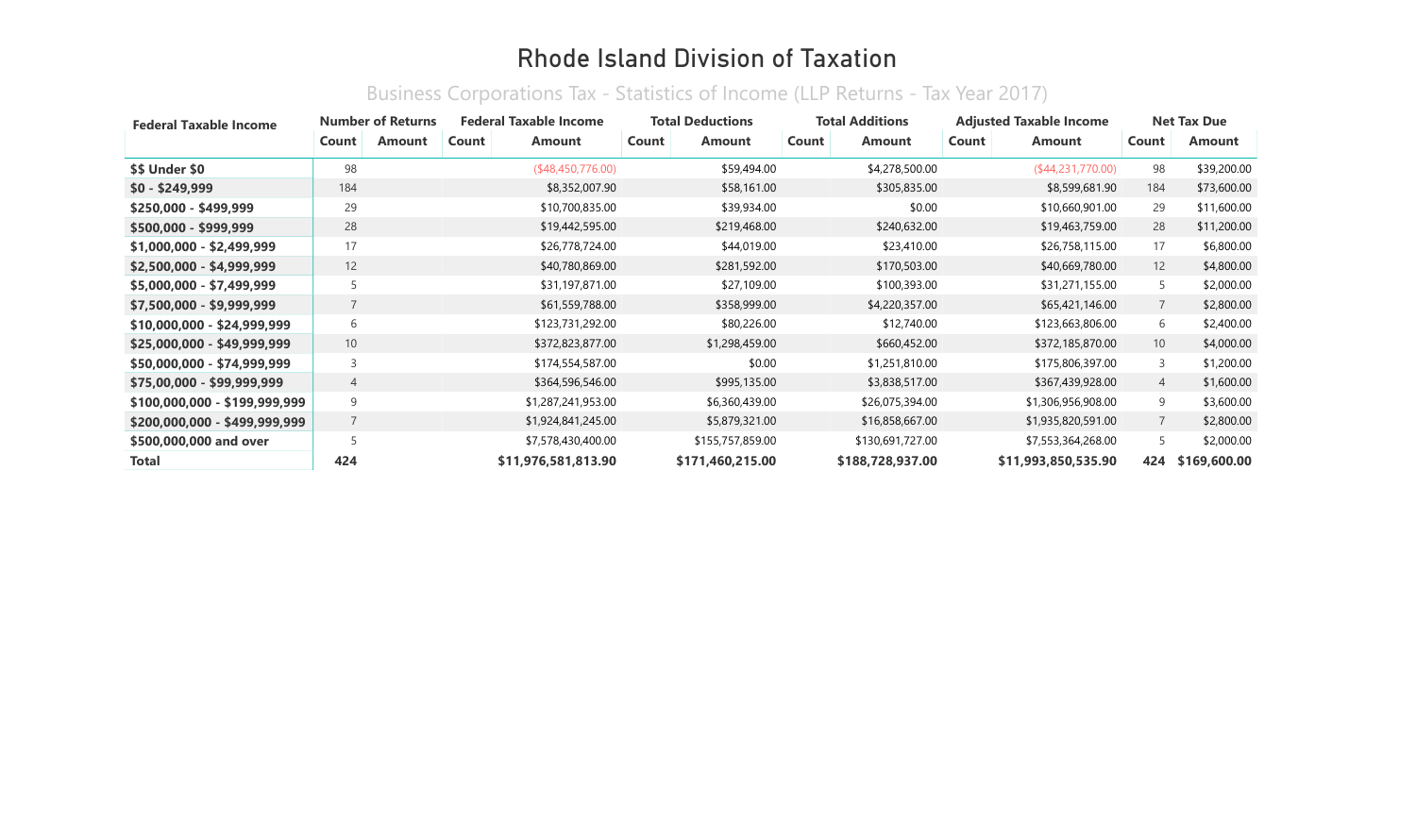Business Corporations Tax - Statistics of Income (LLP Returns - Deductions from Federal Taxable Income - Tax Year 2017)

| <b>Federal Taxable Income</b> |                |               |                          |                 |                | Number of Returns Exempt Dividends And Interest Bonus Depreciation and Sec 179 - Deductions Modification For Tax Incentives |       |              |
|-------------------------------|----------------|---------------|--------------------------|-----------------|----------------|-----------------------------------------------------------------------------------------------------------------------------|-------|--------------|
|                               | Count          | <b>Amount</b> | Count                    | <b>Amount</b>   | Count          | <b>Amount</b>                                                                                                               | Count | Amount       |
| <b>\$\$ Under \$0</b>         | 98             |               |                          | \$2,454.00      | 10             | \$57,040.00                                                                                                                 |       |              |
| $$0 - $249,999$               | 184            |               |                          |                 | 28             | \$58,161.00                                                                                                                 |       |              |
| \$250,000 - \$499,999         | 29             |               |                          |                 | 9              | \$39,934.00                                                                                                                 |       |              |
| \$500,000 - \$999,999         | 28             |               |                          |                 | 11             | \$219,468.00                                                                                                                |       |              |
| \$1,000,000 - \$2,499,999     | 17             |               |                          |                 | 9              | \$44,019.00                                                                                                                 |       |              |
| \$2,500,000 - \$4,999,999     | 12             |               |                          |                 | 5              | \$281,592.00                                                                                                                |       |              |
| \$5,000,000 - \$7,499,999     | 5              |               |                          |                 | $\overline{c}$ | \$27,109.00                                                                                                                 |       |              |
| \$7,500,000 - \$9,999,999     | $\overline{7}$ |               |                          |                 | 3              | \$358,999.00                                                                                                                |       |              |
| \$10,000,000 - \$24,999,999   | 6              |               |                          |                 |                | \$80,226.00                                                                                                                 |       |              |
| \$25,000,000 - \$49,999,999   | 10             |               |                          | \$429,617.00    | $\overline{2}$ | \$868,842.00                                                                                                                |       |              |
| \$50,000,000 - \$74,999,999   | 3              |               |                          |                 |                |                                                                                                                             |       |              |
| \$75,00,000 - \$99,999,999    | 4              |               |                          |                 | $\overline{2}$ | \$995,135.00                                                                                                                |       |              |
| \$100,000,000 - \$199,999,999 | 9              |               |                          |                 | 3              | \$6,360,439.00                                                                                                              |       |              |
| \$200,000,000 - \$499,999,999 | $\overline{7}$ |               |                          |                 | 3              | \$4,937,579.00                                                                                                              |       | \$941,742.00 |
| \$500,000,000 and over        |                |               | $\overline{\phantom{0}}$ | \$10,315,826.00 |                | \$145,442,033.00                                                                                                            |       |              |
| Total                         | 424            |               | 4                        | \$10,747,897.00 | 90             | \$159,770,576.00                                                                                                            |       | \$941,742.00 |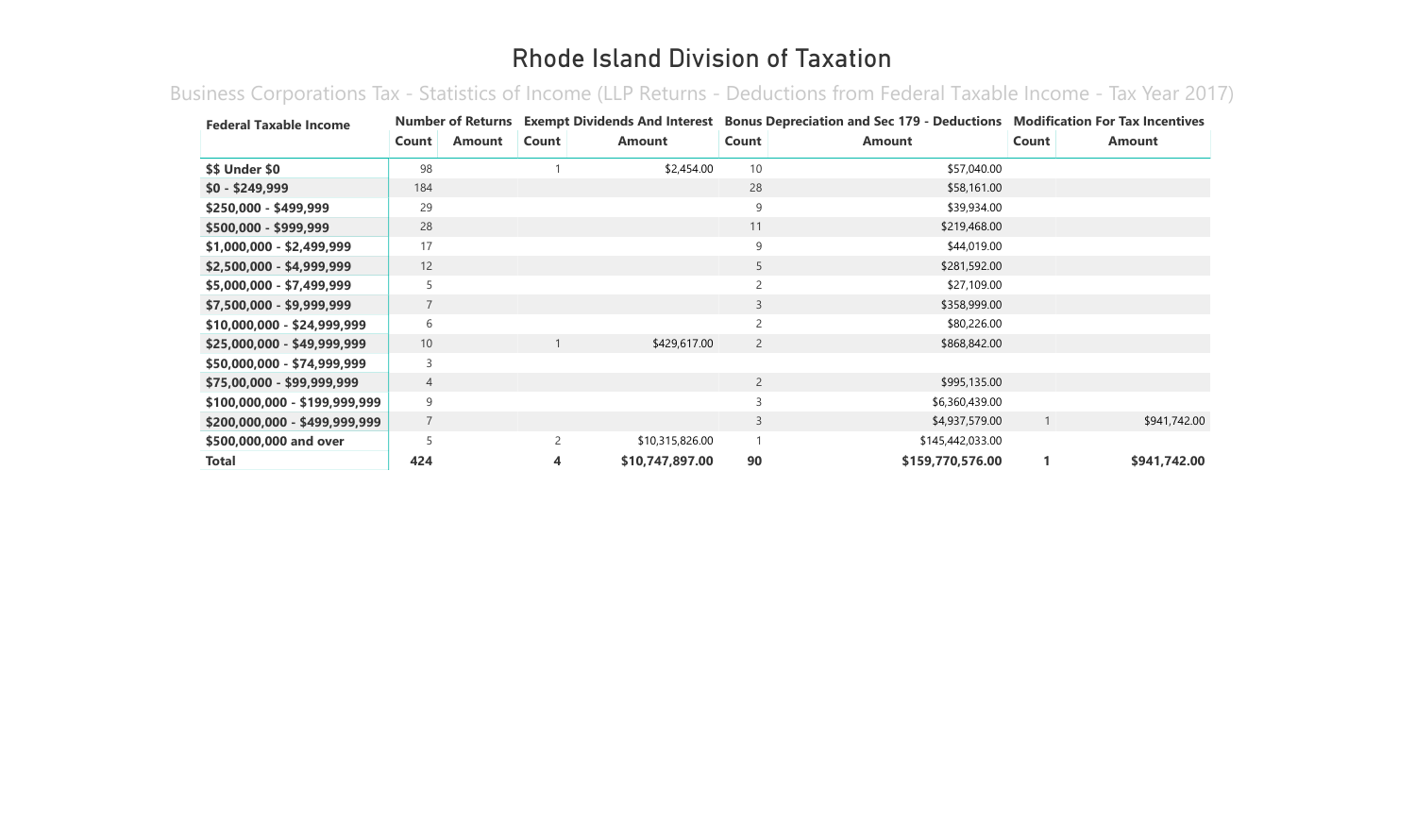Business Corporations Tax - Statistics of Income (LLP Returns - Additions to Federal Taxable Income - Tax Year 2017)

| <b>Federal Taxable Income</b> |                | <b>Number of Returns</b> |              | Interest Income |                | <b>Bonus Depreciation and Sec 179 - Additions</b> |              | <b>Intangible Addback</b> |
|-------------------------------|----------------|--------------------------|--------------|-----------------|----------------|---------------------------------------------------|--------------|---------------------------|
|                               | Count          | <b>Amount</b>            | Count        | <b>Amount</b>   | Count          | <b>Amount</b>                                     | Count        | <b>Amount</b>             |
| \$\$ Under \$0                | 98             |                          |              | \$1,097.00      | 13             | \$4,277,403.00                                    |              |                           |
| $$0 - $249,999$               | 184            |                          | 3            | \$125,092.00    | 12             | \$180,743.00                                      |              |                           |
| $$250,000 - $499,999$         | 29             |                          |              |                 |                |                                                   |              |                           |
| \$500,000 - \$999,999         | 28             |                          |              |                 | 3              | \$240,632.00                                      |              |                           |
| \$1,000,000 - \$2,499,999     | 17             |                          |              |                 | 2              | \$23,410.00                                       |              |                           |
| \$2,500,000 - \$4,999,999     | 12             |                          |              |                 |                | \$167,422.00                                      | $\mathbf{1}$ | \$3,081.00                |
| \$5,000,000 - \$7,499,999     | 5              |                          |              |                 |                | \$100,393.00                                      |              |                           |
| \$7,500,000 - \$9,999,999     | $\overline{7}$ |                          |              |                 |                | \$4,220,357.00                                    |              |                           |
| \$10,000,000 - \$24,999,999   | 6              |                          |              | \$12,740.00     |                |                                                   |              |                           |
| \$25,000,000 - \$49,999,999   | 10             |                          | $\mathbf{1}$ | \$304,008.00    |                | \$356,444.00                                      |              |                           |
| \$50,000,000 - \$74,999,999   | 3              |                          |              |                 |                | \$1,251,810.00                                    |              |                           |
| \$75,00,000 - \$99,999,999    | $\overline{4}$ |                          |              |                 | $\overline{2}$ | \$3,838,517.00                                    |              |                           |
| \$100,000,000 - \$199,999,999 | 9              |                          |              | \$14,170,085.00 | 5              | \$11,905,309.00                                   |              |                           |
| \$200,000,000 - \$499,999,999 | 7              |                          |              |                 | $\overline{2}$ | \$16,858,667.00                                   |              |                           |
| \$500,000,000 and over        | 5              |                          | 2            | \$1,681,000.00  | 4              | \$129,010,727.00                                  |              |                           |
| <b>Total</b>                  | 424            |                          | 9            | \$16,294,022.00 | 48             | \$172,431,834.00                                  |              | \$3,081.00                |